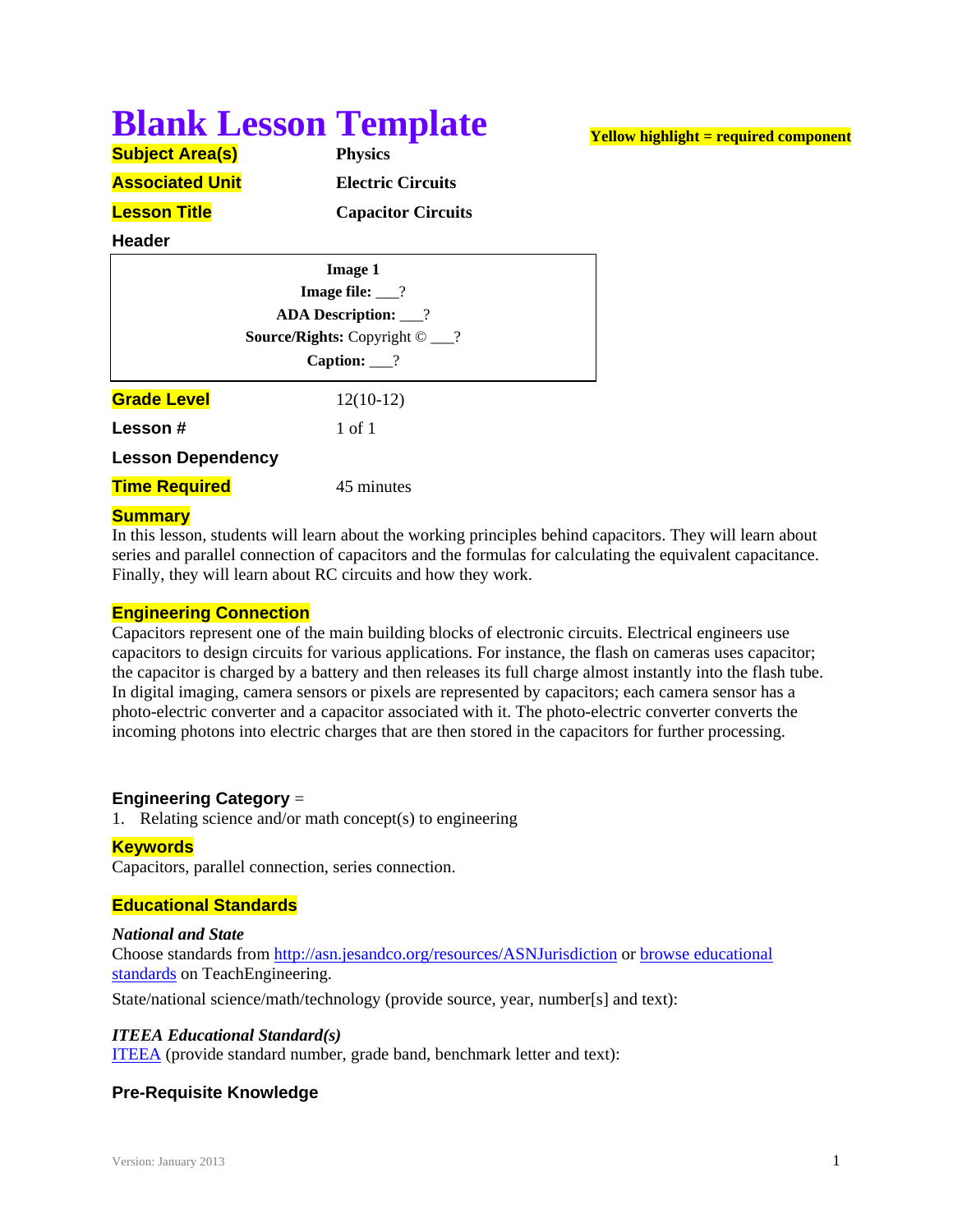#### **Learning Objectives**

After this lesson, students should be able to:

- Parallel plate capacitors
- Series connection of capacitors
- Parallel connection of capacitors

#### **Introduction / Motivation**

You are an electrical engineer who works for a famous car-making company. The company is in the process of upgrading the audio systems in their cars. In typical car audio systems, capacitors are used to as a temporarily electric energy storage device while the batteries are being changed. You and your team are asked to design a new circuit that has a better storage capability of the audio system. How do you plan to achieve that i.e. would you connect the capacitors in parallel or in series? How many capacitors will you need to use in your circuit?

#### **Lesson Background & Concepts for Teachers**

#### **Capacitance:**

Capacitors store charge and energy. One of the most common designs of capacitors is the parallel plate capacitor. Parallel plate capacitors consist of two oppositely charged plates separated by a distance. The formula used for capacitance is:

$$
C=\frac{Q}{V}
$$

Where C represents the capacitance in *Farads*, *Q* represents the charge accumulated on the parallel plate of the capacitor in *Coulomb* and *V* represents the voltage difference between the plates in *Volts*.

#### **Capacitors in Series:**

When connected in series, capacitors will have the same charge *Q.* However, the potential difference adds up. Therefore, the effective capacitance can be found as follows:

$$
\frac{1}{C} = \frac{1}{C_1} + \frac{1}{C_2} + \dots + \frac{1}{C_n}
$$

The equivalent capacitance also called "effective" capacitance is smaller than that of any of the individual capacitors.

#### **Capacitors in Parallel:**

In a parallel connection setting, the capacitors will share the same potential difference. On the other hand, the charge of the effective capacitance will be the sum of the individual charges. The effective capacitance can be determined using the following equation:

$$
C = C_1 + C_2 + \dots + C_n
$$

In this case, the effective capacitance adds up.

**Image** Insert Image # or Figure # here [use Figure # if referenced in text]

|                       | <b>Figure 1</b>                             |
|-----------------------|---------------------------------------------|
|                       | <b>Image file:</b> $\_\$ ?                  |
| Version: January 2013 | <b>ADA Description:</b> ___?                |
|                       | <b>Source/Rights:</b> Copyright $\odot$ __? |
|                       | <b>Caption:</b> Figure $1. \_\_\$ ?         |